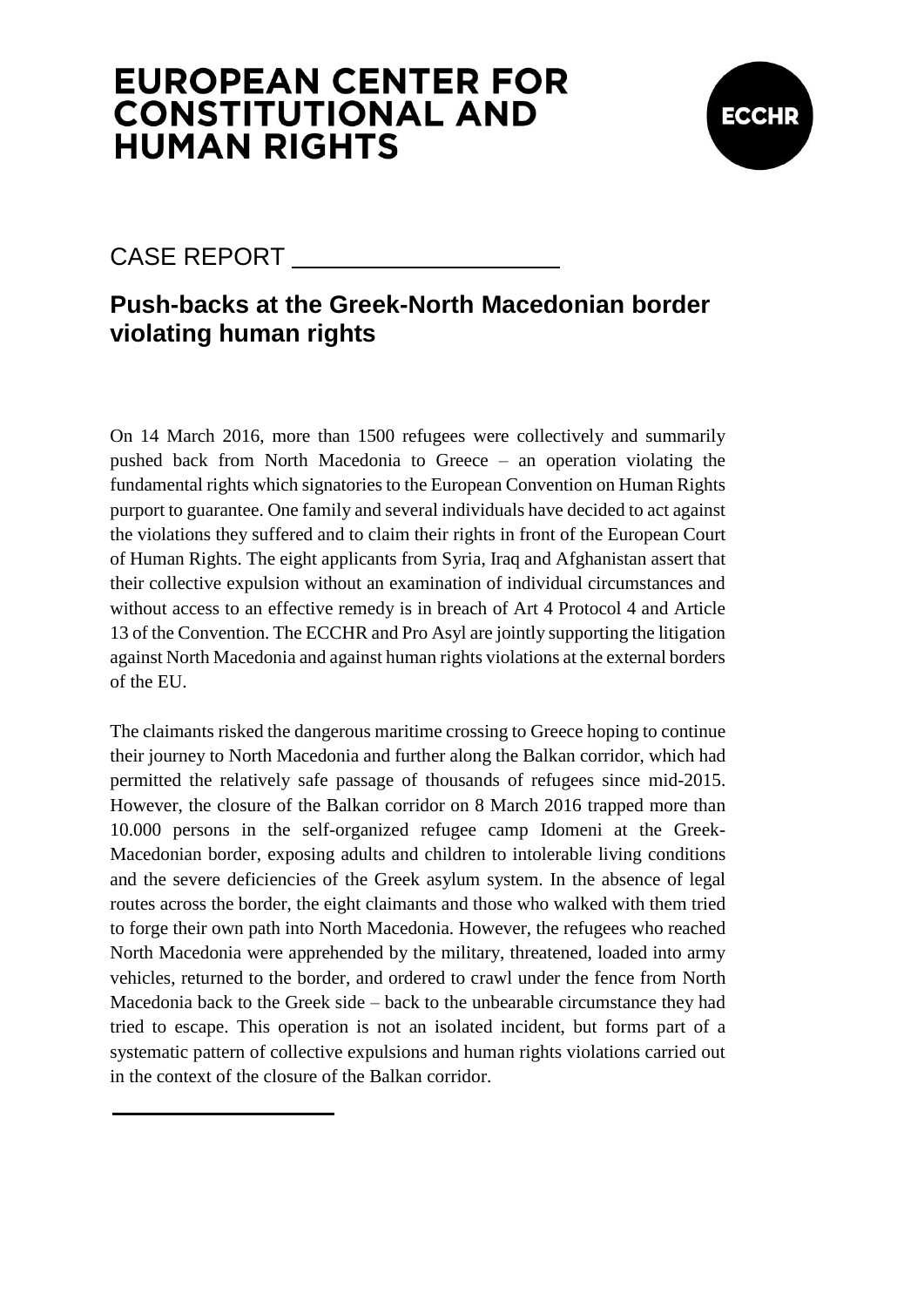

### **The expulsion of at least 1500 individuals from North Macedonia to Greece on 14 March 2016**

Around midday on 14 March 2016, between 1500 and 2000 refugees decided to leave Idomeni and walk to North Macedonia. Aspiring to escape from the substandard conditions in Idomeni camp, the group started what soon became known as the "March of Hope." Adults and children walked along a road parallel to the border fence separating Greece and North Macedonia for several kilometers. Arrived at the Suva Reka River, participants and supporters formed a human chain to help others resist the strong current, carrying children and persons with disabilities across the cold river. Approximately 40 minutes after the river crossing, the group knew that they had reached North Macedonia: they could see the border fence behind them, and checked their GPS location confirming their entry into North Macedonian territory. Many expressed their happiness about having escaped the difficult situation in Idomeni and having overcome the obstacles to reach North Macedonia.

In North Macedonia, a first group of uniformed officers carrying weapons approached the group, but did not stop them. The forceful intervention began 10-15 minutes later, when the group reached the Macedonian village of Moin. The group was surrounded by North Macedonian military forces and a tank was stationed on the road to impede their forward progress. Within a few minutes, a second armoured vehicle arrived, and a large group of additional soldiers equipped with riot gear and weapons exited the car. The military officers screamed insults at the assembled refugees, commanded them to sit down in the mud, and threatened to strike those who did not comply immediately, using the batons they carried. Requests for blankets, water and food for the children were denied. The international media and European citizens who had accompanied the group of refugees until Moin were targeted for arrest, preventing the documentation of the ensuing actions by the officers (for further information, see [ARD media archive\)](http://www.ardmediathek.de/tv/Zapp/Fl%C3%BCchtlingskrise-Presse-bei-Arbeit-behi/NDR-Fernsehen/Video?bcastId=3714742&documentId=34149546).

Around 6pm, several military trucks arrived at the main intersection of the town, and the soldiers ordered the first group of approximately 25 refugees to enter the truck. The operation continued for several hours: group after group was loaded into the trucks and driven away. The military vehicles returned to the border, and stopped close to the fence demarcating the territorial division between North Macedonia and Greece. The refugees were instructed to exit the trucks, screamed at, threatened with violence, and ordered to leave North Macedonia. "Do not come back this way. This place is not open for you. We will kill you if you come back!"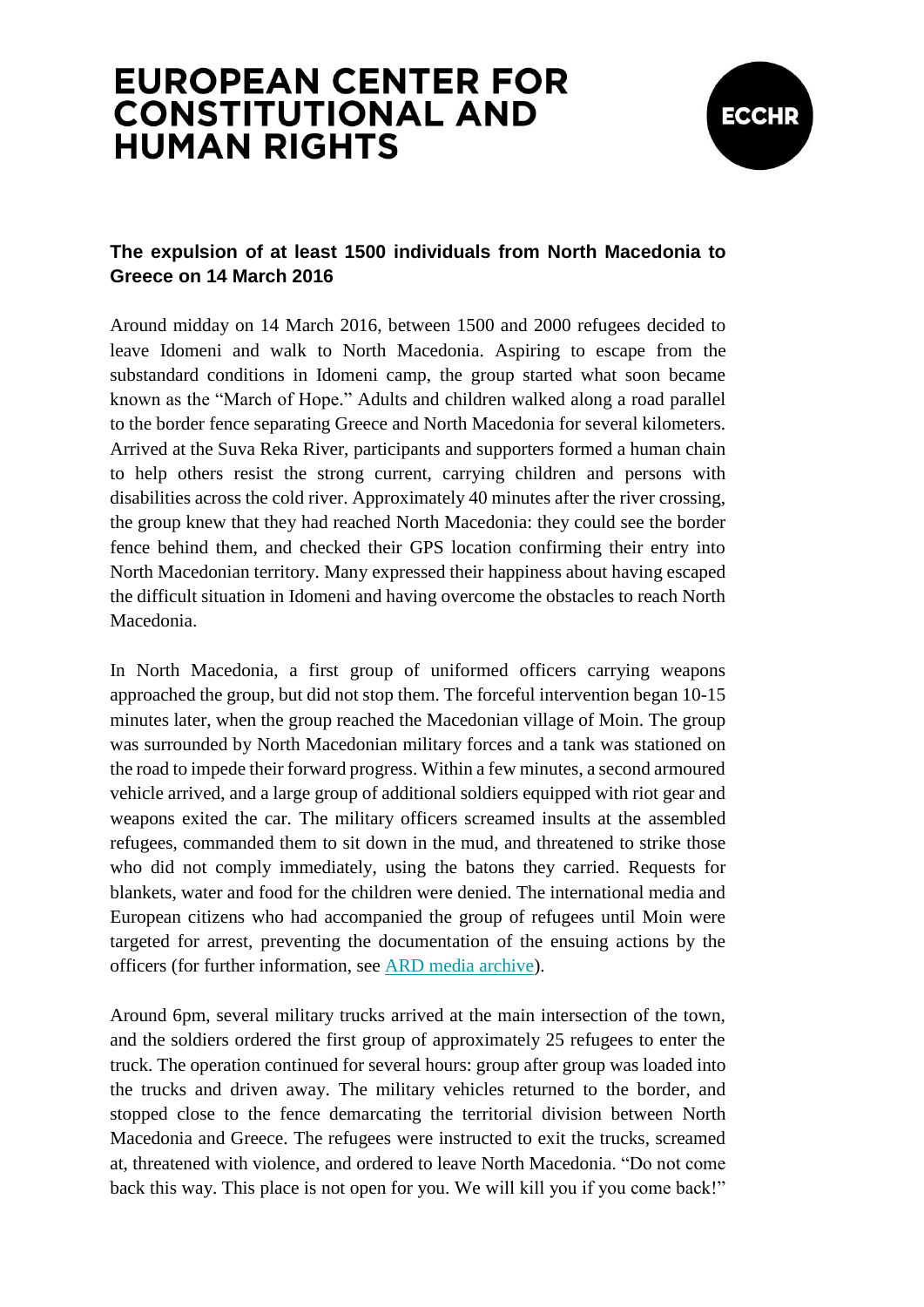

one of the North Macedonian officers threatened. While the North Macedonian officers watched, the refugees had to crawl under the fence from North Macedonia back to the Greek side.

A smaller group of around 600 refugees was apprehended by the North Macedonian military before reaching the village of Moin. They had walked beyond the border fence and past a small number of North Macedonian soldiers carrying Kalashnikovs, but were then stopped on a hill by a large group of uniformed officers. The soldiers blocked the refugees from advancing, pointed their weapons at those who came near, yelled at them to sit down and treated those who did not comply immediately with extreme aggression. The group had to spend the night outside on the hill, while further military reinforcements arrived. Around 5am the next morning, the soldiers ordered everybody to "turn back" to Greece and asserted that they "will use force" on those who do not obey. Faced with threats and hostility, the group had no choice but to walk back to Idomeni.

Witnesses, human rights organisations and the media reported between 1500 and 2000 push-backs on 14 March 2016 and the ensuing night. In a [statement](http://www.mvr.gov.mk/) issued on 15 March, the North Macedonian Ministry of Interior confirmed that the authorities returned everybody who had crossed into the territory of the Republic of Macedonia. The refugees had no opportunity to explain their personal circumstances, to ask for international protection, or to contest their expulsion from North Macedonia. Instead, the group was immediately and summarily returned to Greece.

#### **Legal intervention at the European Court against expulsions on the Balkan route**

This series of closure policies and their implementation effectively suspend human rights at the border. North Macedonia is a signatory to the Geneva Convention on the Status of Refugees and the European Convention on Human Rights, but the country's control operations violate fundamental rights. Refugees in a precarious legal situation are especially vulnerable to grave human rights abuses and simultaneously often excluded from access to justice systems to intervene against the violations.

Nevertheless, two women and six men including a wheelchair user who crossed into North Macedonia and were pushed back to Greece on 14 March 2016 decided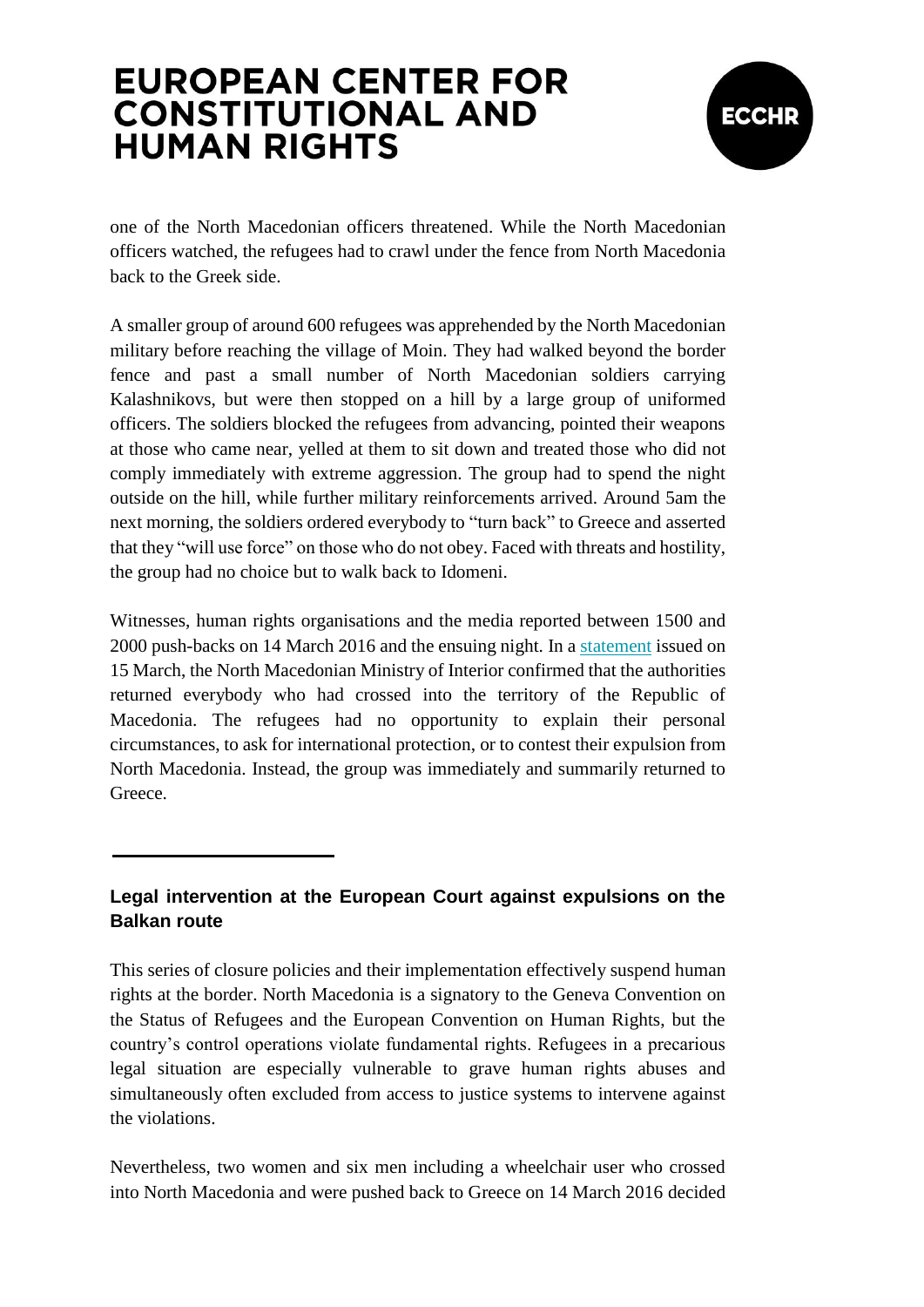

to intervene against North Macedonia's practices and submit an application to the European Court of Human Rights in September 2016. The claimants from Syria, Iraq and Afghanistan assert that their summary and collective expulsion from North Macedonia's territory violates Article 4 Protocol 4 of the European Convention, which prohibits the expulsion of a group of non-nationals without the consideration of their individual circumstances. The applicants state that they were apprehended by armed North Macedonian officers and forced to return to Greece without the possibility to explain their particular situation, to make any claims relating to the squalid conditions in Greece or apply for international protection. The applicants also contend that their lack of access to any administrative or legal procedures to contest their expulsion in North Macedonia breached their right to an effective remedy, protected under Article 13 of the European Convention. The absence of an individualised procedure during a collective return implies the lack of an effective remedy to challenge this unlawful treatment before North Macedonian authorities – a de facto denial of the right to have rights.

In January 2017, the European Court of Human Rights [communicated](https://hudoc.echr.coe.int/eng#{%22itemid%22:[%22001-171439%22]}) the case and asked the North Macedonian government to respond. In the course of the subsequent proceedings, both the North Macedonian government and the applicants submitted further observations to the court. Moreover, the Macedonian Young Lawyers Association authored a [Third Party Intervention](http://myla.org.mk/wp-content/uploads/2017/08/MYLA-Third-Party-Internvention-AA-and-Others-v-MKD-29.06.2017.pdf) in June 2017. A decision on the case by the court is pending.

The applicants who decided to take action against the violations in front of the European Court of Human Rights are represented by ECCHR's partner lawyer Carsten Gericke and supported by PRO ASYL ECCHR's long-term work on migration is funded by Brot für die Welt. Over the past years, ECCHR has used strategic litigation to contest human rights violations at the borders of the EU and assisted affected persons with individual legal proceedings. As EU Member States increasingly seek to transfer the onus of managing migration onto cooperating non-EU states, the human toll of exclusion and the brutality of border management are hidden from the European political landscape. Thus, states are often able to violate the human rights of refugees with impunity. ECCHR's cases seek to hold Europe accountable for the inhumane consequences of migration control, and to support those who try to cross the borders of Europe in reclaiming the right to have rights.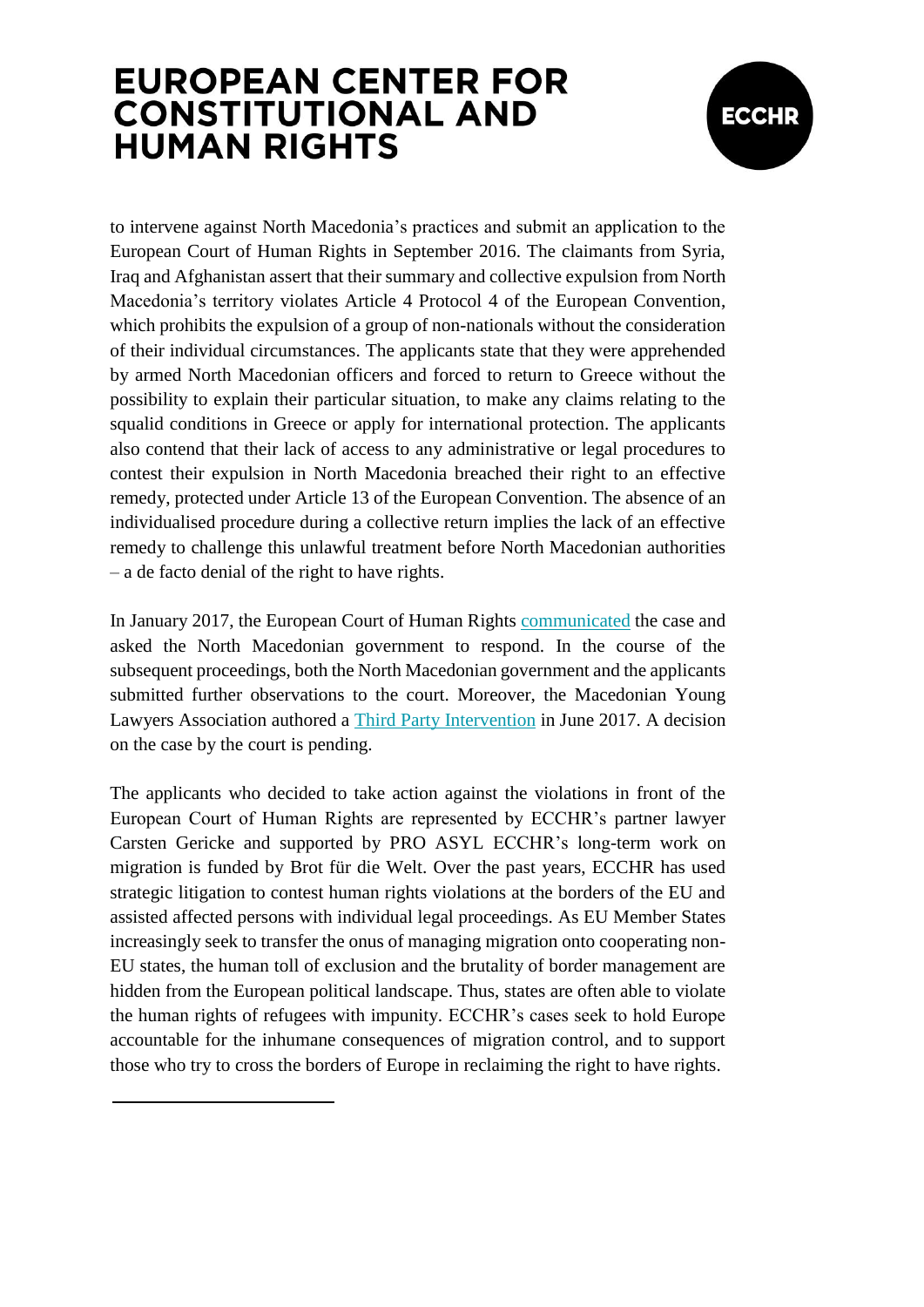

### **The closure of the Balkan corridor and concomitant human rights violations**

The immediate summary expulsions from North Macedonia to Greece on 14 March 2016 occured in the context of the gradual closure of the Balkan corridor starting in late 2015 and the corresponding eventual complete blockage of the border between North Macedonia and Greece on 8 March 2016. These decisions resulted in the de facto denial of legal routes across the border by not accepting asylum claims at border crossings. The enforcement of the closures engendered predictable human rights violations.

The so-called "humanitarian corridor" forged in the second half of 2015 enabled the legalized and therefore relatively safe passage of refugees from Greece to Northern Europe – but only temporarily. Beginning in the fall of 2015, European institutions and political authorities along the West Balkan route began developing and implementing a series of restrictive border control policies aimed at reducing and deterring migration. In October, EU Heads of State agreed on a [17-point plan](http://ec.europa.eu/news/2015/docs/leader_statement_final.pdf) to strengthen border management and "regain control." From November onwards, the states along the Balkan corridor began restricting the passage to individuals with registration papers from an increasingly limited number of selected countries. Eventually, on 7 March 2016, the European Council made the [announcement](http://www.consilium.europa.eu/en/press/press-releases/2016/03/07-eu-turkey-meeting-statement) that "irregular flows of migrants along the Western Balkans route have now come to an end." The day after the summit, the Balkan corridor officially closed: North Macedonia completely blocked the border crossing in Idomeni, and Serbia and Slovenia announced that they would only permit entry to persons holding EU passports or valid visas.

These closures of migratory paths and the concomitant violent enforcement of restrictions resulted in predictable and systematic human rights abuses: while the hardship increased, the possibilities to escape it reduced. The closure worsened the humanitarian crisis in Idomeni and exacerbated the exposure to substandard conditions in Greece. Remaining in Greece and applying for asylum, family reunification, or relocation presented and continues to present no viable alternative due to the severe deficiencies in the Greek asylum system. The lack of legalized routes leaves no option but to cross the border without authorisation, a precarious endeavour characterised by the absence of safeguards and a high risk of immediate return and violence.